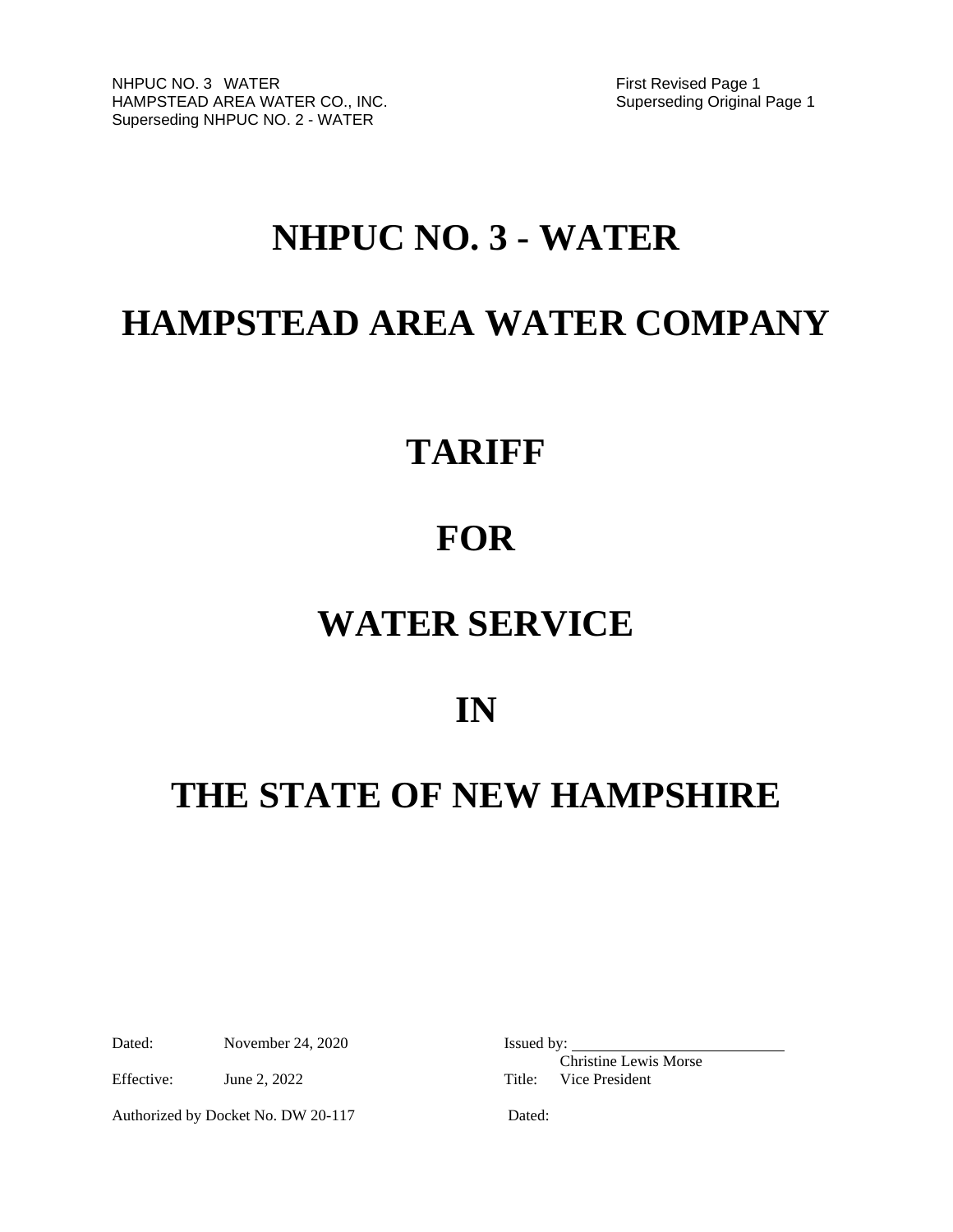# GENERAL SERVICE - METERED

#### RATE SCHEDULE –GM

AVAILABILITY: This schedule is available to all metered water service in the Company's following franchise areas:

| Atkinson:          | Atkinson Core System (Walnut Ridge),                               |
|--------------------|--------------------------------------------------------------------|
|                    | Dearborn Ridge                                                     |
| Chester:           | Oak Hill, Lincoln Lane                                             |
| Danville:          | Colby Pond                                                         |
| East Kingston:     | Cricket Hill/Maplevale                                             |
| <b>Fremont</b>     | <b>Black Rocks Village</b>                                         |
| Town of Hampstead: | Hampstead Core System                                              |
| Kingston:          | Lamplighter Estates, Coopers Grove, Kings Landing                  |
| Newton             | Sargent Woods                                                      |
| Nottingham:        | <b>Camelot Court</b>                                               |
| Plaistow:          | Rainbow Ridge, Little River Village, Snow's Brook                  |
| Salem:             | Lancaster Farm, Tisdale Trailer Park                               |
| Sandown:           | Stoneford, Autumn Hills, Mills Woods, Waterford Village, Fairfield |
|                    | Estates, Wells Village, Kelley Green                               |
| Sandown/Fremont:   | <b>Cornerstone Estates</b>                                         |
| Strafford          | <b>Bow Lake Estates</b>                                            |

# CHARACTER OF SERVICE:

The Company will make every effort to maintain normal pressures but shall not be liable for the failure of either the supply or the distribution system when such failure is due to the elements, natural causes, breaks, leaks, unusual or concurrent droughts, or waste or unlawful use of water. Outdoor use may be restricted.

#### RATES: Water Rates (Monthly Rate)

| i. $\frac{5}{8}$ inch meter   | \$11.92  |
|-------------------------------|----------|
| ii. $\frac{3}{4}$ inch meter  | \$27.87  |
| iii. 1 inch meter             | \$54.45  |
| iv. $1\frac{1}{2}$ inch meter | \$107.61 |
| $v.$ 2 inch meter             | \$139.50 |

All Consumption - \$6.90 per 100 cubic feet

# TERMS OF PAYMENT:

Bills under this rate are net and will be rendered monthly and are due and payable upon presentation. All accounts more than twenty five (25) days past due will be assessed a late fee of Ten Dollars (\$10.00) per month at the discretion of the Company.

Authorized by NH PUC Order # 26,153 in Docket DW 17-145 dated June 26, 2018, Order # 26,195 in Docket DW 17-118 dated November 29, 2018, Order # 26,301 in Docket DW 19-011 dated October 22, 2019, and Order # 26,381 in Docket 19-031 dated July 21, 2020

| Dated: November 24, 2020           | Issued by:                   |
|------------------------------------|------------------------------|
|                                    | <b>Christine Lewis Morse</b> |
| Effective: June 2, 2022            | Title: Vice President        |
| Authorized by Docket No. DW 20-117 | Dated:                       |

Rates reconciled to June 30, 2021, authorized by Order No. 26,566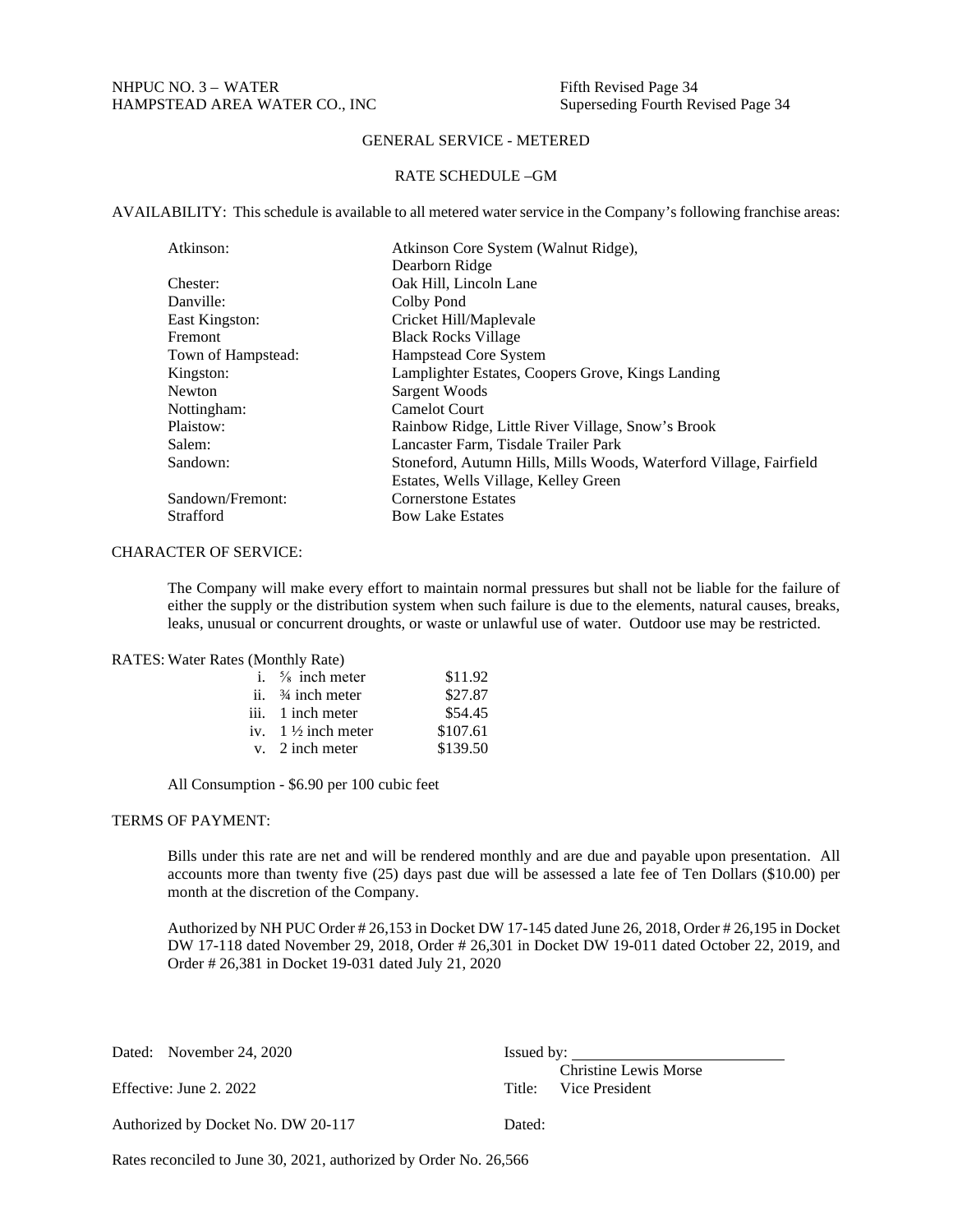# MUNICIPAL FIRE PROTECTION SERVICE-ATKINSON

#### RATE SCHEDULE - GM

#### AVAILABILITY:

This schedule is available to all municipal fire service in the Company's franchise area in the Atkinson Core System for the purposes of public safety, where such service is paid for from tax revenues by and of the Town of Atkinson:

### CHARACTER OF SERVICE:

The Town shall notify the Company, either through its Fire Department, by receipt of Town approved Site Plans, or in writing showing an appropriate vote by the governing body of the Town stating where hydrants are to be placed that the Town requests. Such notification must be received by the Company before hydrant installation will begin. The Company will make every effort to maintain normal pressures at all times on the distribution system but shall not be held liable for the failure of either the supply or distribution division of its system to adequately furnish its normal quantity of water when such failure is due to the elements, natural causes, breaks, leaks, unusual or concurrent droughts, or the waste or unlawful use of water. The installation and maintenance of fire hydrants, and the supplying of water through such hydrants, is for the sole use of authorized firefighting personnel for the control and extinguishment of any fire, or for any other use authorized by the Company.

#### RATES:

Annual Municipal Fire Protection Charge: \$93,615.00 per annum, payable in advance plus any additional State and Federal taxes on CIAC payments or the CIAC value created by the contribution of each fire hydrant.

## TERMS OF PAYMENT:

Bills under this rate are net and will be rendered annually in October and are due and payable upon presentation.

### SPECIAL PROVISIONS:

All hydrants, lead valves, branches and other appurtenances shall remain the property of the Company.

| Dated: | November 24, 2020 |  |  |
|--------|-------------------|--|--|
|        |                   |  |  |

Authorized by Docket No. DW 20-117 Dated:

Issued by:

Christine Lewis Morse Effective: June 2, 2022 Title: Vice President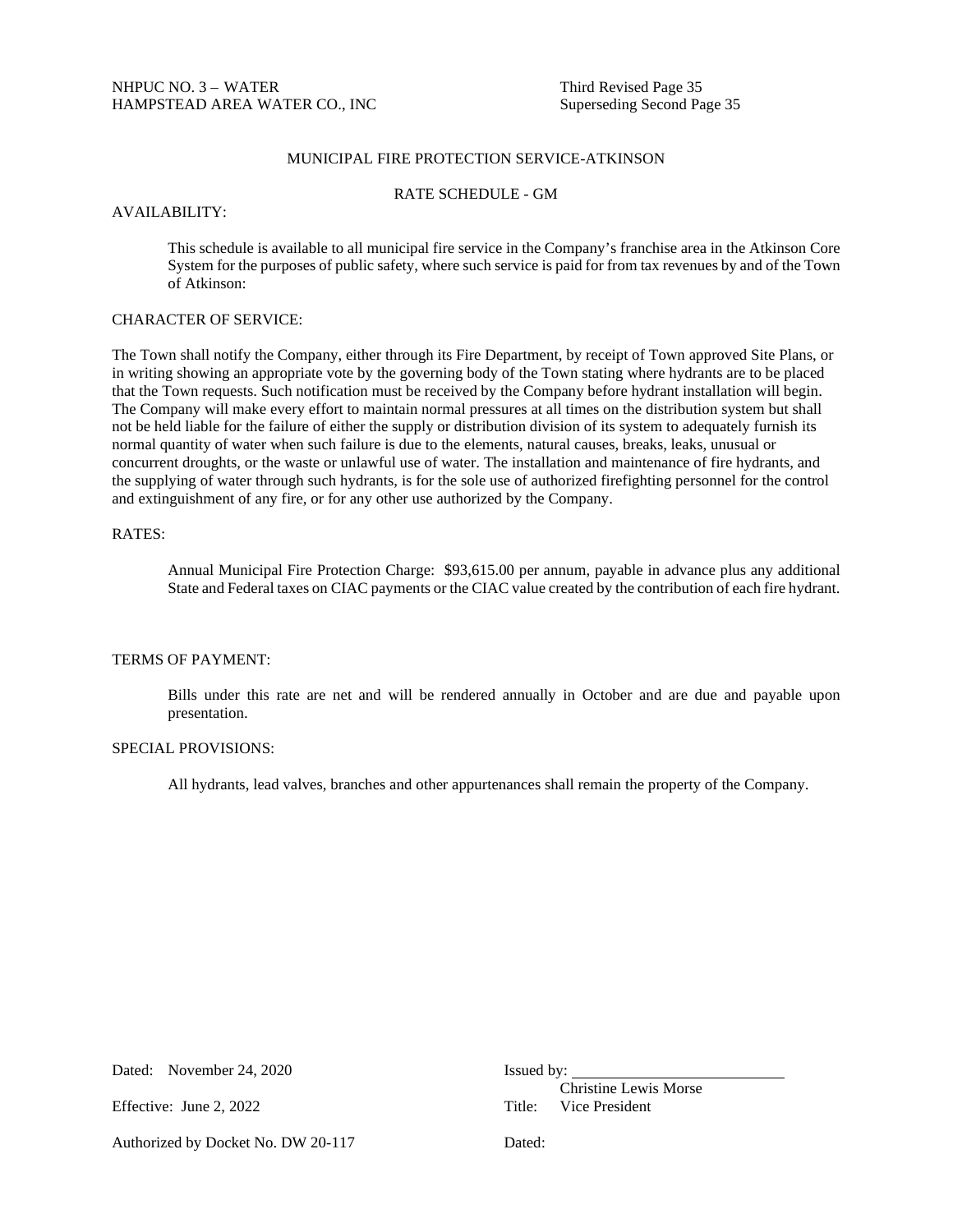# MUNICIPAL FIRE PROTECTION SERVICE-HAMPSTEAD

RATE SCHEDULE - GM

#### AVAILABILITY:

This schedule is available to all municipal fire service in the Company's franchise area in the Hampstead Core System for the purposes of public safety, where such service is paid for from tax revenues by and of the Town of Hampstead:

## CHARACTER OF SERVICE:

The Town shall notify the Company, either through its Fire Department, by receipt of Town approved Site Plans, or in writing showing an appropriate vote by the governing body of the Town stating where hydrants are to be placed that the Town requests. Such notification must be received by the Company before hydrant installation will begin. The Company will make every effort to maintain normal pressures at all times on the distribution system but shall not be held liable for the failure of either the supply or distribution division of its system to adequately furnish its normal quantity of water when such failure is due to the elements, natural causes, breaks, leaks, unusual or concurrent droughts, or the waste or unlawful use of water. The installation and maintenance of fire hydrants, and the supplying of water through such hydrants, is for the sole use of authorized firefighting personnel for the control and extinguishment of any fire, or for any other use authorized by the Company.

#### RATES:

Annual Municipal Fire Protection Charge: \$68,730.00 per annum, payable in advance, plus any additional State and Federal taxes on CIAC payments or the CIAC value created by the contribution of each fire hydrant.

# TERMS OF PAYMENT:

Bills under this rate are net and will be rendered annually in October and are due and payable upon presentation.

# SPECIAL PROVISIONS:

All hydrants, lead valves, branches and other appurtenances shall remain the property of the Company.

| Dated: | November 24, 2020 |  |
|--------|-------------------|--|
|        |                   |  |

Effective: June 2, 2022 Title: Vice President

Issued by:

Christine Lewis Morse

Authorized by Docket No. DW 20-117 Dated: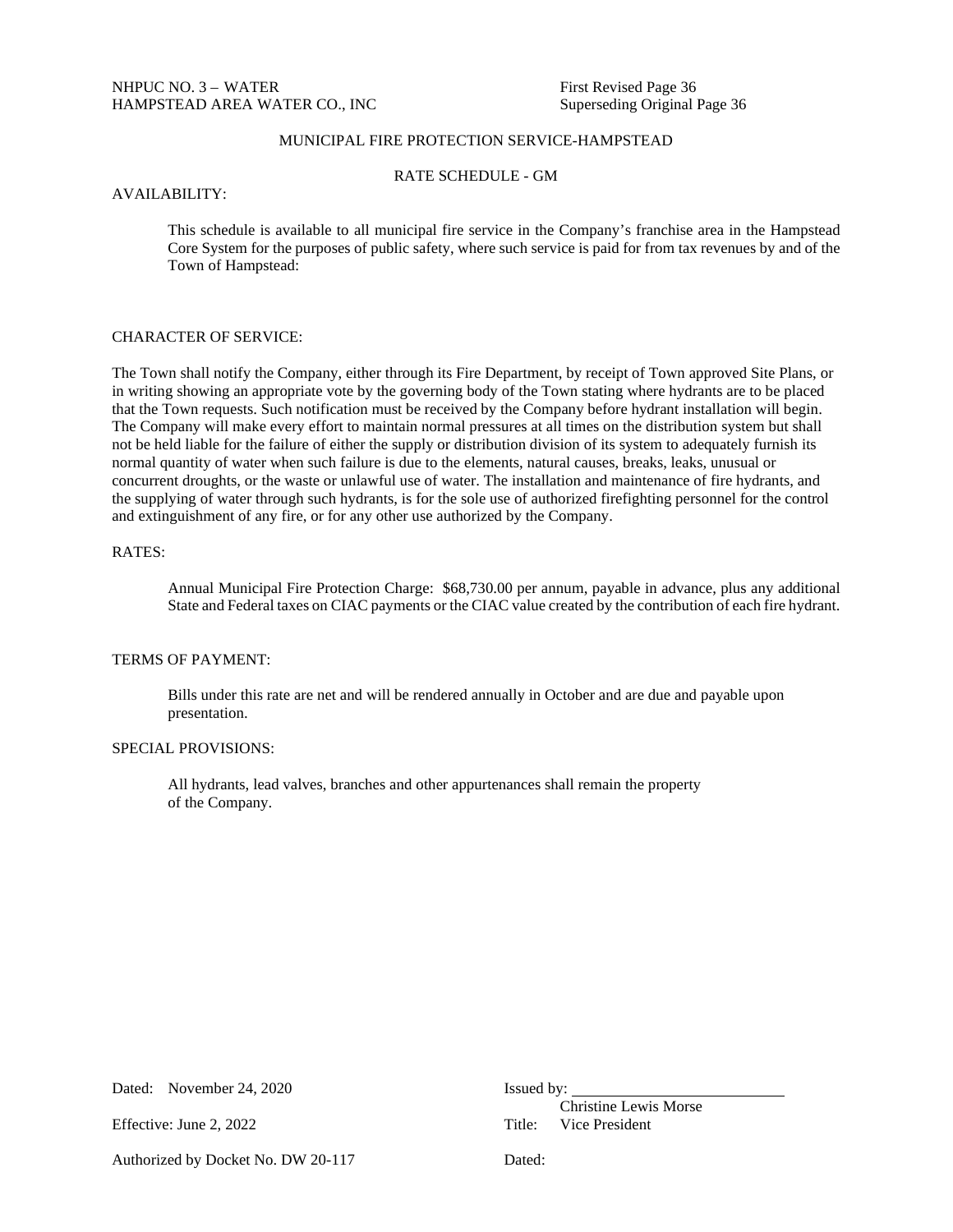# MUNICIPAL FIRE PROTECTION SERVICE

## **Terms of Use for Hydrants in the Towns of Atkinson and Hampstead**

## *Testing*

- The company will test hydrants to establish baseline flow and notify the Town fire department when testing is scheduled so that they may observe. Hampstead Area Water Company (HAWC) will conduct the testing and document the findings.
- All hydrants on the system shall be tested and marked within the first year. Testing after the first year shall be made after any substantial improvement or impact on the system on the hydrants that will indicate the result of the impact. All new hydrants shall be tested for their fire flow capability. Other testing will follow AWWA recommendations.
- All testing will be done in in accordance with the AWWA M17 standard. The testing will determine the amount of fire flow water available at 20 psi during peak demand times.
- Where feasible the company will design any transmission (main) line extensions to support a 1000 GPM fire flow.

## *Marking of hydrants:*

- HAWC currently marks hydrants and agrees to work with the Town fire department to continue to do so.
- HAWC agrees to mark hydrants with a flag or other affixed device.
- Fire hydrant bonnets shall be color coded or otherwise marked with a Town fire department approved system indicating the available flow capacity after a flow analysis is completed. The hydrant bonnet shall be painted in one of the colors listed below corresponding to its GPM.

 (1) Light blue [1,500 GPM or greater] (2) Green [1,000—1,499 GPM] (3) Orange [500–999 GPM] (4) Red [less than 500 GPM]

## *Clear Space Around Hydrants.*

A 36 in. clear space shall be created around the circumference of newly installed fire hydrants except as otherwise required or approved by the Town fire department.

• A clear space of not less than 60 in. shall be created in front of each newly installed hydrant connection having a diameter greater than  $2\frac{1}{2}$  in.

## *Hydrants Out of Service.*

- Where water supplies or fire hydrants are out of service for maintenance or repairs, a visible indicator shall be used to indicate that the hydrant is out of service*.*
- HAWC agrees to provide advance notice to the Town when it takes a hydrant off-line for more than 12 hours for maintenance.

| Dated: November 24, 2020           | Issued by:                                            |
|------------------------------------|-------------------------------------------------------|
| Effective: June 2, 2022            | <b>Christine Lewis Morse</b><br>Title: Vice President |
| Authorized by Docket No. DW 20-117 | Dated:                                                |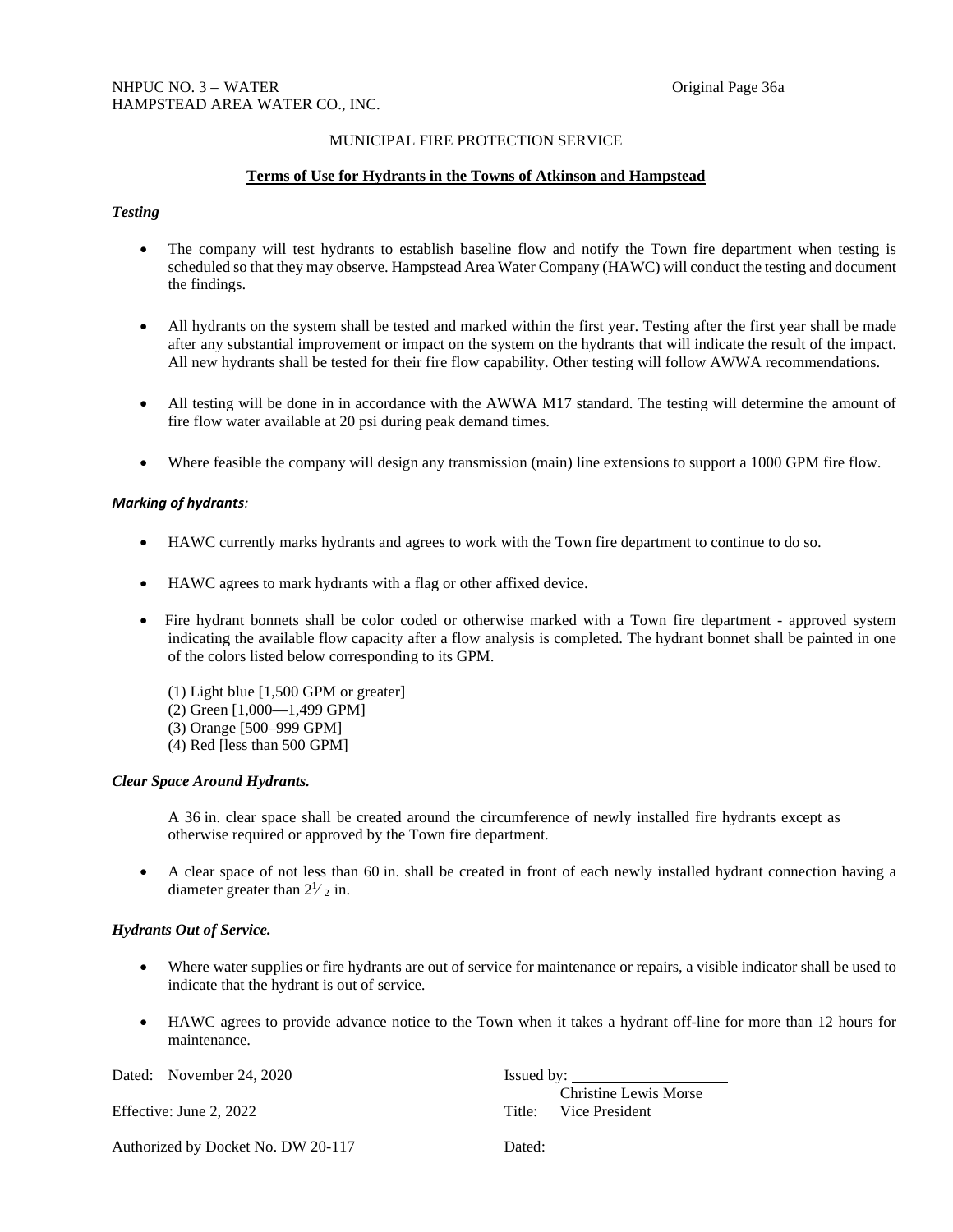# **Terms of Use for Hydrants in the Towns of Atkinson and Hampstead - continued**

### *Additional details:*

- HAWC agrees to meet with the Town fire department to review training plans. Town fire department must provide 48-hour advance notice to HAWC for all training other than hydrant training at the fire station hydrant with minimal water flow. Training other than hydrant training at the fire station hydrant with minimal water flow can occur up to four times per year. All training will not occur during peak summer month usage.
- Training shall be limited to four times a year per department; this is outside of the training and testing of new hydrants or new buildings protected by water-based fire suppression systems. Town fire department will provide the company with at least 48 hours of notice for testing of new buildings protected by water-based fire suppression systems.
- HAWC shall always maintain a minimum useable amount of 250,000 gallons of fire protection water available in its water storage system in its core system.
- All maintenance shall be the responsibility of HAWC and in compliance with the hydrant manufacturer's specifications. Any time the Town fire department operates a hydrant they are required to pump down the hydrant and seat the valve properly and provide notice to HAWC as soon as possible for inspection.
- Any hydrant it installs installed for temporary non-fire protection purposes will have a 2.5" discharge port.
- HAWC shall bill for the hydrants annually in October for the coming year at rates approved by the Commission, and every October thereafter until a change in fire protection rates are approved by the Commission.
- No Town fire department operation shall be permitted that would likely cause contamination of the water system.
- Any failures of the municipal fire protection system where the water main must be shut down for repair the Company will notify the Town fire department as soon as possible.
- All hydrants within the system shall have a 4.5" NSTM and two 2.5" discharge ports with caps. Hydrants shall be installed to the current AWWA standard. All hydrants shall have operating nuts that turn in the same direction, subject to Puc 606.03(b) requirements.
- HAWC shall be responsible for maintaining the system in good repair and functional barring failures due to acts of God, accidents (e.g. car crashes into hydrant), and vandalism. HAWC shall not be responsible for damage or repairs due to negligence of the fire department. (e.g. failing to pump down fire hydrants after use).

| Dated: November 24, 2020           | Issued by: |                                         |
|------------------------------------|------------|-----------------------------------------|
| Effective: June 2, 2022            | Title:     | Christine Lewis Morse<br>Vice President |
| Authorized by Docket No. DW 20-117 | Dated:     |                                         |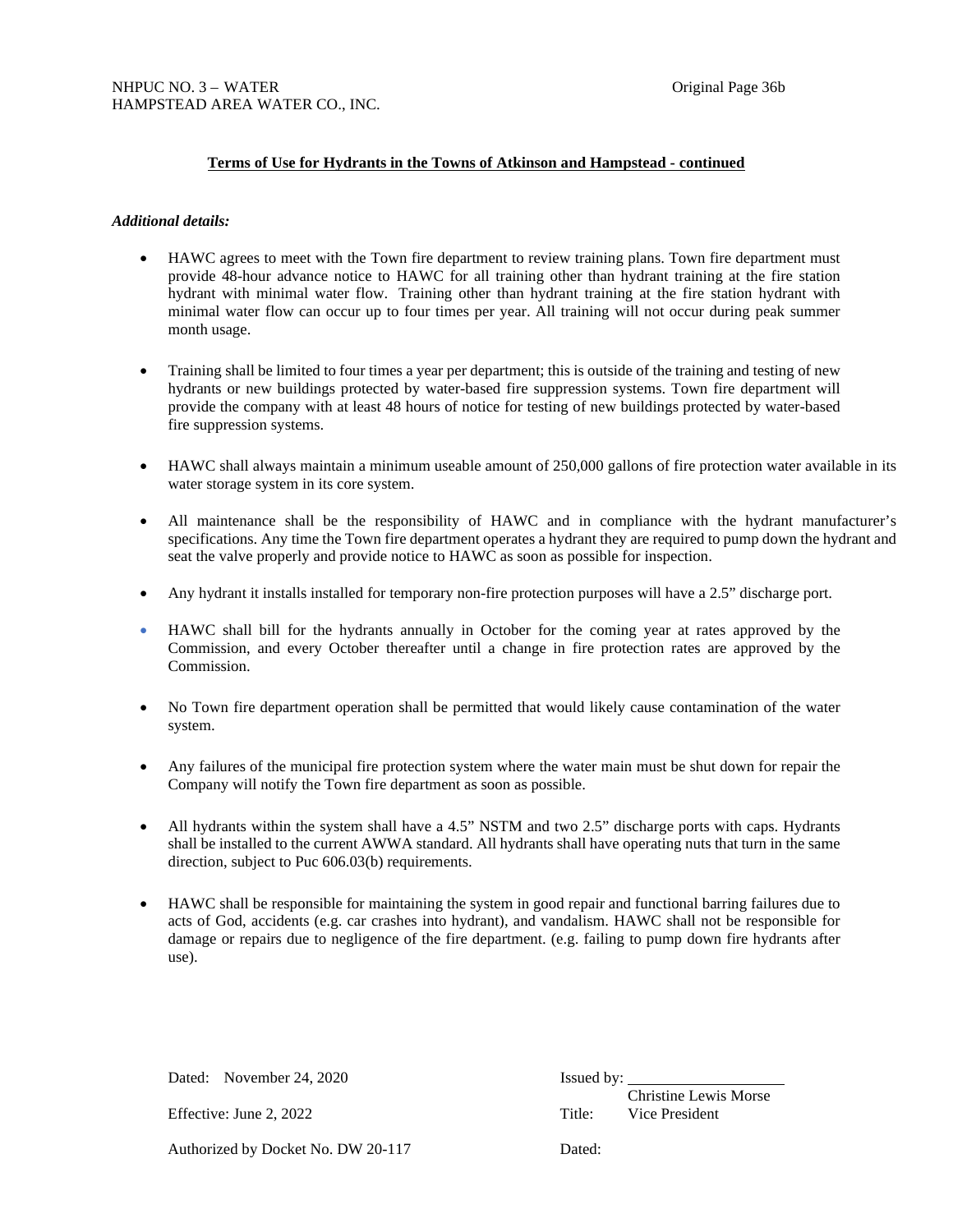# **Terms of Use for Hydrants in the Towns of Atkinson and Hampstead - continued**

- HAWC shall provide copies of its emergency response plans to the town's fire chief, for the limited use of emergency personnel only.
- HAWC shall file the annual hydrant inspection reports required by PUC rules and provide a copy to the town's fire chief.
- The approving authority for the placement of new hydrants shall be the Town fire chief or their designee in cooperation with the Planning Board provided the fire chief or their designee signs the company form authorizing the hydrant placement and payment for the hydrant in accordance with the existing tariff prior to installation.

Dated: November 24, 2020 Issued by:

Authorized by Docket No. DW 20-117 Dated:

Christine Lewis Morse Effective: June 2, 2022 Title: Vice President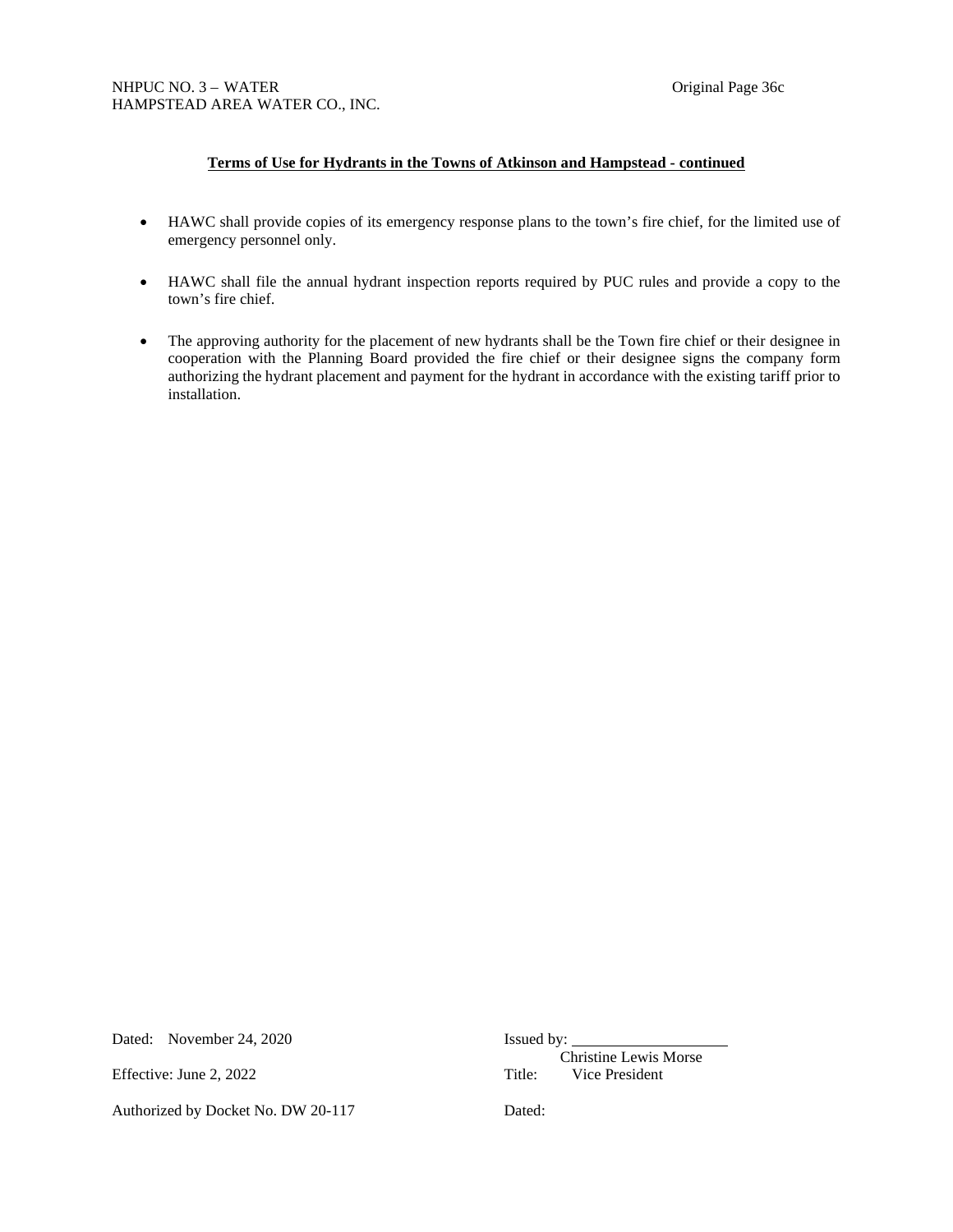# GENERAL PRIVATE FIRE PROTECTION SERVICE

# RATE SCHEDULE - GM

#### AVAILABILITY:

This schedule is available to all metered water service in the Company's following franchise areas:

| Atkinson Core System (Walnut Ridge),                    |
|---------------------------------------------------------|
| Dearborn Ridge                                          |
| Oak Hill, Lincoln Lane                                  |
| Colby Pond                                              |
| Cricket Hill/Maplevale                                  |
| <b>Black Rocks Village</b>                              |
| Hampstead Core System                                   |
| Lamplighter Estates, Coopers Grove, Kings Landing       |
| Sargent Woods                                           |
| <b>Camelot Court</b>                                    |
| Rainbow Ridge, Little River Village, Snow's Brook       |
| Lancaster Farm, Tisdale Trailer Park                    |
| Stoneford, Autumn Hills, Mill Woods, Waterford Village, |
| Fairfield Estates, Wells Village, Kelley Green          |
| <b>Cornerstone Estates</b>                              |
| <b>Bow Lake Estates</b>                                 |
|                                                         |

# CHARACTER OF SERVICE:

The Company shall be notified, in writing, of an appropriate vote by the governing body of the city, town, village, or other political subdivision stating where hydrants or fire protection water supply distribution pipes are to be placed. Such notification must be received by the Company before the installation. The installation and maintenance of hydrants and the supplying of water through such hydrants is for the sole use of the authorized firefighting personnel for the control and extinguishment of any fire or for any other use authorized by the Company. Rending of service under this schedule shall in no way be construed to hold the Company liable to furnish at any time or any specific point in its distribution system any minimum flow or pressure, either static or residual.

# RATES:

Fire Protection Rate – System-Wide

Private Fire Service (Monthly Fee)

| i. $1\frac{1}{2}$ diameter pipe | \$2.49  |
|---------------------------------|---------|
| ii. 2 inch diameter pipe        | \$5.31  |
| iii. 3 inch diameter pipe       | \$15.43 |
| iv. 4 inch diameter pipe        | \$32.87 |
| v. 6 inch diameter pipe         | \$95.49 |

| Dated: November 24, 2020           | $I$ ssued by: $\qquad \qquad$                  |
|------------------------------------|------------------------------------------------|
| Effective: June 2, 2022            | Christine Lewis Morse<br>Title: Vice President |
| Authorized by Docket No. DW 20-117 | Dated:                                         |